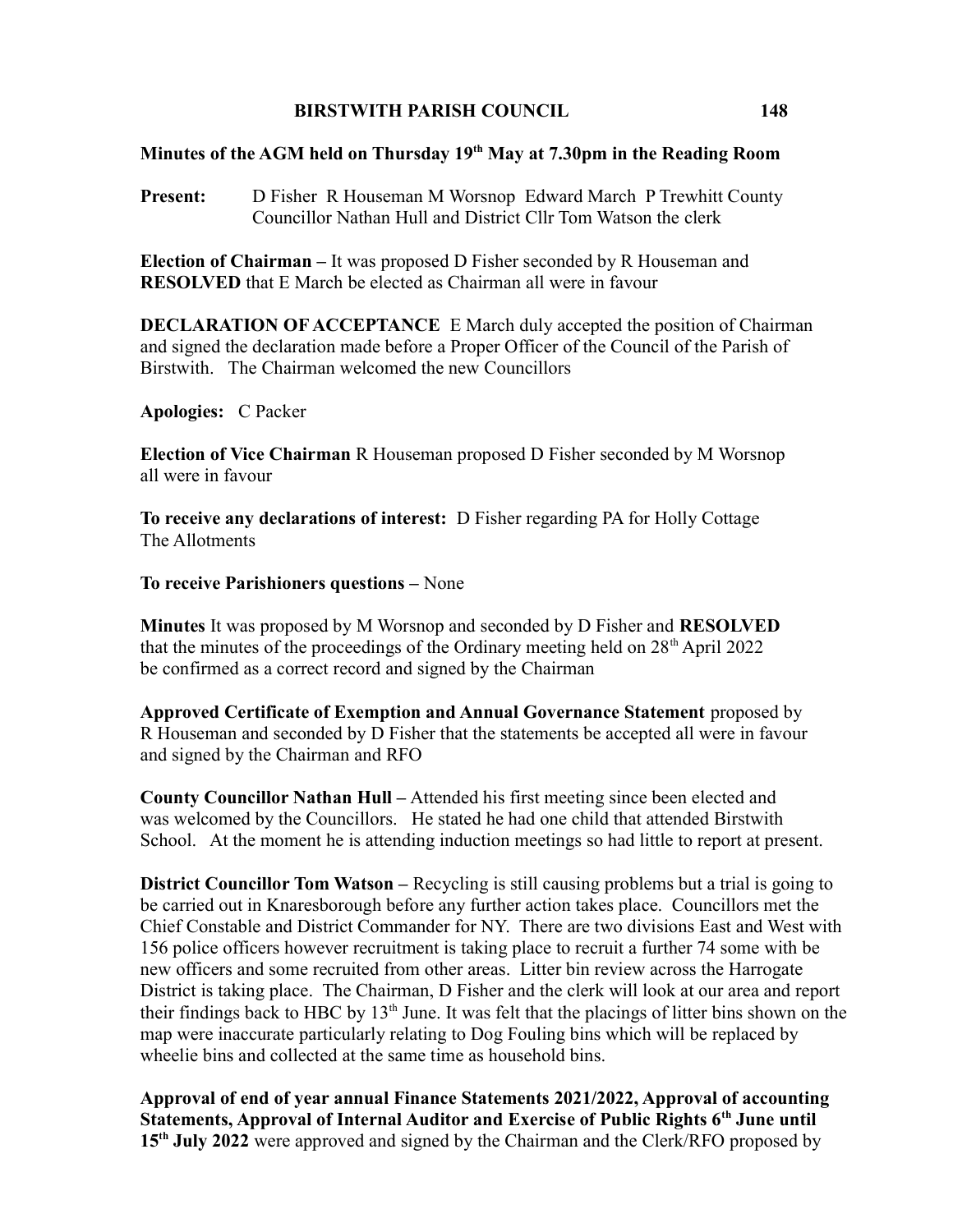R Houseman seconded by M Worsnop all were in favour

## Updates

Play Area We are no further on with the repairs to the tower Backhouse Bros have inspected and are going to give us recommendations and a quote. EIBE quote for panels was £1,000 without fitting. It is highly unlikely the equipment warranty will cover this repair because it is over 5 years old.  $H & S$  checks still trying to find an approved company to undertake this task this is in addition to the annual ROSPA check Highways - Still the usual saga of Highway maintenance problems. The footpath/road outside West House Gardens has still not been done even though the Legal Team at Harrogate are investigating. Nathan will look into whether a Section 38 Highways Agreement had been lodged when the initial planning application was granted and if so the money should be available. The Harrogate Surveyor is looking into whether the river could be dredged to help stop the flooding in Broomfield. Car parking on the grass verge Broomfield discussion as to whether wooden posts would help solve the problem Problems again at the pinch point the service bus could not get down the village because of a parked car on road side maybe a yellow line is required all else seems to have failed BIB – Are tidying around the Birstwith signs to stop the weeds growing. The Platinum Jubilee trees are in the process of being purchased and the cost will be divided between the PC, BIB, WI and BHS

Grass Cutting It was proposed by D Fisher seconded by M Worsnop that Will Benson should cut the grass verges as usual, and that Robin Langley cuts in front of the sign on Hampsthwaite Lane and Elton Top area once a month during the summer proposed by D Fisher seconded by M Worsnop

## Accounts approved for payment proposed by D Fisher seconded by R Houseman all were in favour

|                                                           | <b>Vision ICT Ltd</b> Website hosting and support $+ a/cs$ to website | Chq 210 173.26  |  |
|-----------------------------------------------------------|-----------------------------------------------------------------------|-----------------|--|
| <b>John Dennis</b>                                        | Auditor                                                               | $Chq 211$ 50.00 |  |
| <b>Came &amp; Co</b>                                      | Insurance                                                             | Chq 212 764.70  |  |
| <b>HBC</b> 1 <sup>st</sup> instalment of precept = £5,250 |                                                                       |                 |  |
| VAT to reclaim                                            | $= £535.68$                                                           |                 |  |

Planning Application:

Erection of two storey side extension 6.091.283.FUL 22/01547/FUL Holly Cottage The Allotment Birstwith HG3 2NQ – No observations

Demolition of existing conservatory, replacement with garden room rear extension 6.91.283.FUL 22/01654/FUL High Nuek Hirst Lane High Birstwith HG3 2HZ - No **Observations** 

Planning Permission granted: Removal of existing garage/store building. Erection of single storey oak framed annexe with store Ulverston House Staupes Road High Birstwith – Granted subject to conditions

Planning Appeal: The Old Chapel Sleights Lane High Birstwith HG3 2LE Alterations to existing attached external store to create additional kitchen space. Installation of rooflight and french doors. Demolition of car port and store. Erection of a side extension to create